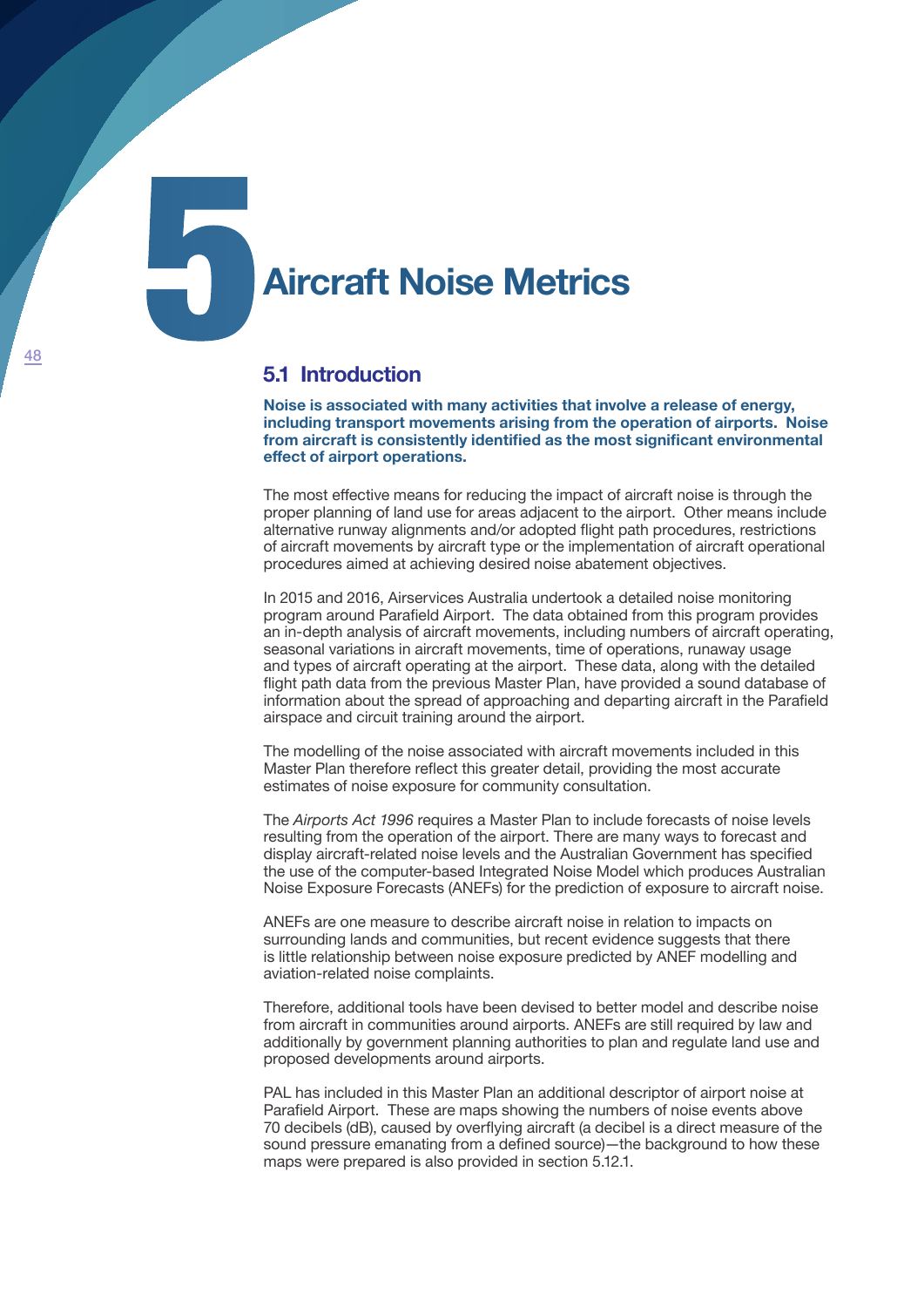# **5.2 Definitions of Noise Plots**

ANEI, ANEF and ANEC plots are plans of the airport and surrounding localities on which contours of equal (usually 20, 25, 30 and 35) noise exposure units have been superimposed. The level of noise impact increases as the noise level value increases. Each of the three variations of contour plans is closely related but differs in the type of base data and assumptions used in its preparation. The definitions and relationship of each type are as follows:

- ANEI (Australian Noise Exposure Index): An ANEI is a plot of defined noise exposure based on the actual operations of the airport and uses an analysis of actual aircraft movements over a twelve-month period, usually a calendar year. It represents the best estimate of the actual noise exposure for a particular period rather than for some forecast future scenario. An ANEI is primarily used to establish a "base case" from which an ANEF and ANECs can be developed.
- ANEF (Australian Noise Exposure Forecast): An ANEF is a plot of estimated noise exposure based on a forecast of aircraft movements and fleet mix for a defined future horizon. The ANEF provides an indication of the change in noise emissions over time, and is used for developing appropriate land use zoning of areas affected by aircraft noise.
- ANEC (Australian Noise Exposure Concept): An ANEC is an illustration of the aircraft noise exposure at a site using data which may bear no relationship to actual or future situations. Its primary function is to assess the noise effects of various operational or airport development alternatives. Although the land use compatibility table can be used to evaluate the ANEC values, ANEC information is not used for definitive land use planning. However, it serves as a valuable planning guide in assessing the relative impact of future development options. ANEC plots have been produced for the long-term theoretical capacity of the airport as part of this plan.

## **5.3 The Australian Noise Exposure Forecast System**

The ANEF system is the aircraft noise exposure index currently adopted in Australia. The aircraft Noise Exposure Forecast technique was first developed in the United States in the late 1960s and is recognised

internationally. It was subsequently modified in Australia as the ANEF in 1982.

The ANEF system provides a scientific measure of noise exposure from aircraft operations around airports. It can also provide valuable guidance for land use planning in the vicinity of the airport. Table 5.1 shows the land use compatibility as recommended by Standards Australia in *Australian Standard AS2021- 2015 Acoustics—Aircraft Noise Intrusion Building, Siting and Construction*.

The ANEF computation is based on forecasts of traffic movements on an average day. Allocations of the forecast movements to runways and flight paths are on an average basis and take into account the existing and forecast air traffic control procedures at the airport which nominate preferred runways and preferred flight paths for noise abatement purposes. The following factors of aircraft noise are taken into account in calculating the ANEF:

- the intensity, duration, tonal content and spectrum of audible frequencies of the noise of aircraft takeoffs, landings and reverse thrust after landing (the noise generated on the airport from ground running of aircraft engines or taxiing movements is not included for practical reasons);
- the forecast frequency of aircraft types and movements on the various flight paths;
- the average daily distribution of aircraft takeoffs and landing movements in both daytime (7am to 7pm) and night time (7pm to 7am) hours; and
- the topography of the area surrounding the airport.

# **5.4 Calculation of the ANEF**

The ANEF system combines noise level and frequency of operations to calculate the average noise level at any point along, and to the side of, the flight path using the following reasonably simple mathematical procedure.

Partial ANEFs are calculated for the frequency of number of night-time and day-time operations of each aircraft type and flight path. These calculations use a value of Effective Perceived Noise level (EPNL) for each aircraft and take into account all known annoying aspects in the temporal, frequency spectrum and spatial domain. The EPNL level is obtained by the algebraic addition of the maximum perceived noise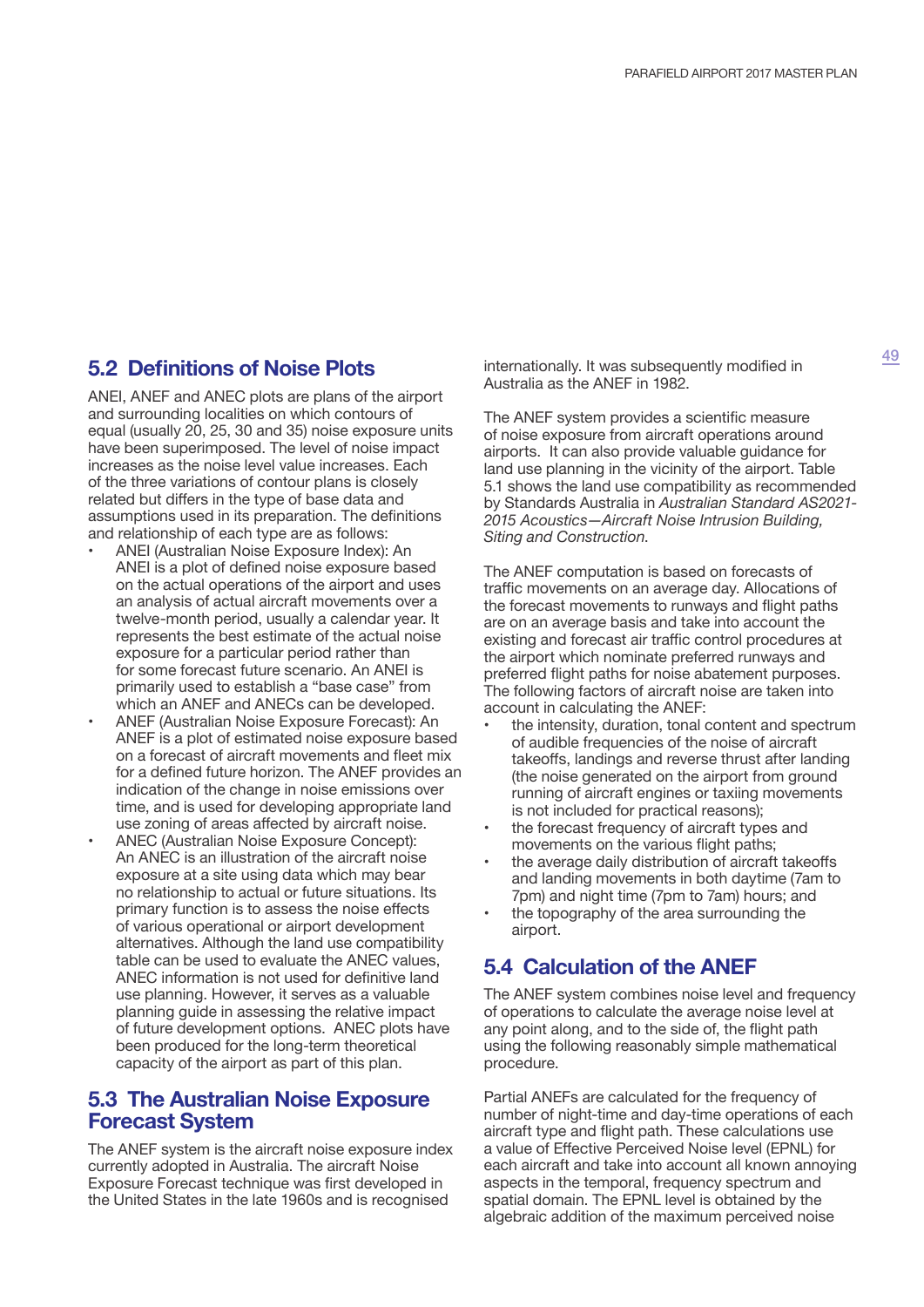#### 50

#### **Table 5.1 AS2021-2015 Table of Building Site Acceptability Based on ANEF Zones**

| <b>Building type</b>                 | <b>ANEF Zone of Site</b>      |                              |                      |
|--------------------------------------|-------------------------------|------------------------------|----------------------|
|                                      | Acceptable                    | Conditionally<br>Acceptable  | Unacceptable         |
| House, home unit, flat, caravan park | Less than 20 ANEF<br>(Note 1) | 20 to 25 ANEF (Note 2)       | Greater than 25 ANEF |
| Hotel, motel, hostel                 | Less than 25 ANEF             | 25-30 ANEF                   | Greater than 30 ANEF |
| School, university                   | Less than 20 ANEF<br>(Note 1) | 20 to 25 ANEF (Note 2)       | Greater than 25 ANEF |
| Hospital, nursing home               | Less than 20 ANEF<br>(Note 1) | 20-35 ANEF                   | Greater than 25 ANEF |
| Public building                      | Less than 20 ANEF<br>(Note 1) | 20-30 ANEF                   | Greater than 30 ANEF |
| Commercial building                  | Less than 25 ANEF             | 25-35 ANEF                   | Greater than 35 ANEF |
| Light industrial                     | Less than 30 ANEF             | 30-40 ANEF                   | Greater than 40 ANEF |
| Other industrial                     |                               | Acceptable in all ANEF zones |                      |

*NOTES: [These refer to tables an Appendices in AS2021-2015, not this Master Plan]*

*1. The actual location of the 20 ANEF contour is difficult to define accurately, mainly because of variation in aircraft flight paths. Because of this, the procedure of Clause 2.3.2 may be followed for building sites outside but near to the 20 ANEF contour.*

*2. Within 20 ANEF to 25 ANEF, some people may find that the land is not compatible with residential or educational uses. Land use authorities may consider that the incorporation of noise control features in the construction of residences or schools is appropriate (see also Figure A1 of Appendix A).*

*3. There will be cases where a building of a particular type will contain spaces used for activities which would generally be found in a different type of building (e.g. an office in an industrial building). In these cases, Table 2.1 should be used to determine site acceptability, but internal design noise levels within the specific spaces should be determined by Table 3.3.*

*4. This Standard does not recommend development in unacceptable areas. However, where the relevant planning authority determines that any development may be necessary within existing built-up areas designated as unacceptable, it is recommended that such development should achieve the required ANR determined according to Clause 3.2. For residences, schools, etc., the effect of aircraft noise on outdoor areas associated with the buildings should be considered.*

*5. In no case should new development take place in greenfield sites deemed unacceptable because such development may impact airport operations.*

*Source: AS2021-2015 Acoustics—Aircraft Noise Intrusion Building, Siting and Construction.*

level at any instant corrected by noise tonal and duration factors. The EPNL unit is also used for the international certification of new aircraft. These partial ANEF values are computed for each significant type of noise intrusion. The total ANEF at any point on the ground around the airport is composed of all individual noise exposures (summed logarithmically) produced by each aircraft type operating on each path over the period of one day.

These calculated values do not take account of any background noise levels such as road or rail activities.

## **5.5 Noise Threshold Levels**

The effects of noise can range from minor to very serious, depending on the noise level, its duration and the subject's sensitivity. Noise, by definition being unwanted sound, elicits a wide range of individual responses in the vicinity of airports and the reasons for the differences between individuals are largely socially-based and too complex to quantify. Research has indicated however, that, unlike an individual's reaction, community response to noise impact issues is more predictable.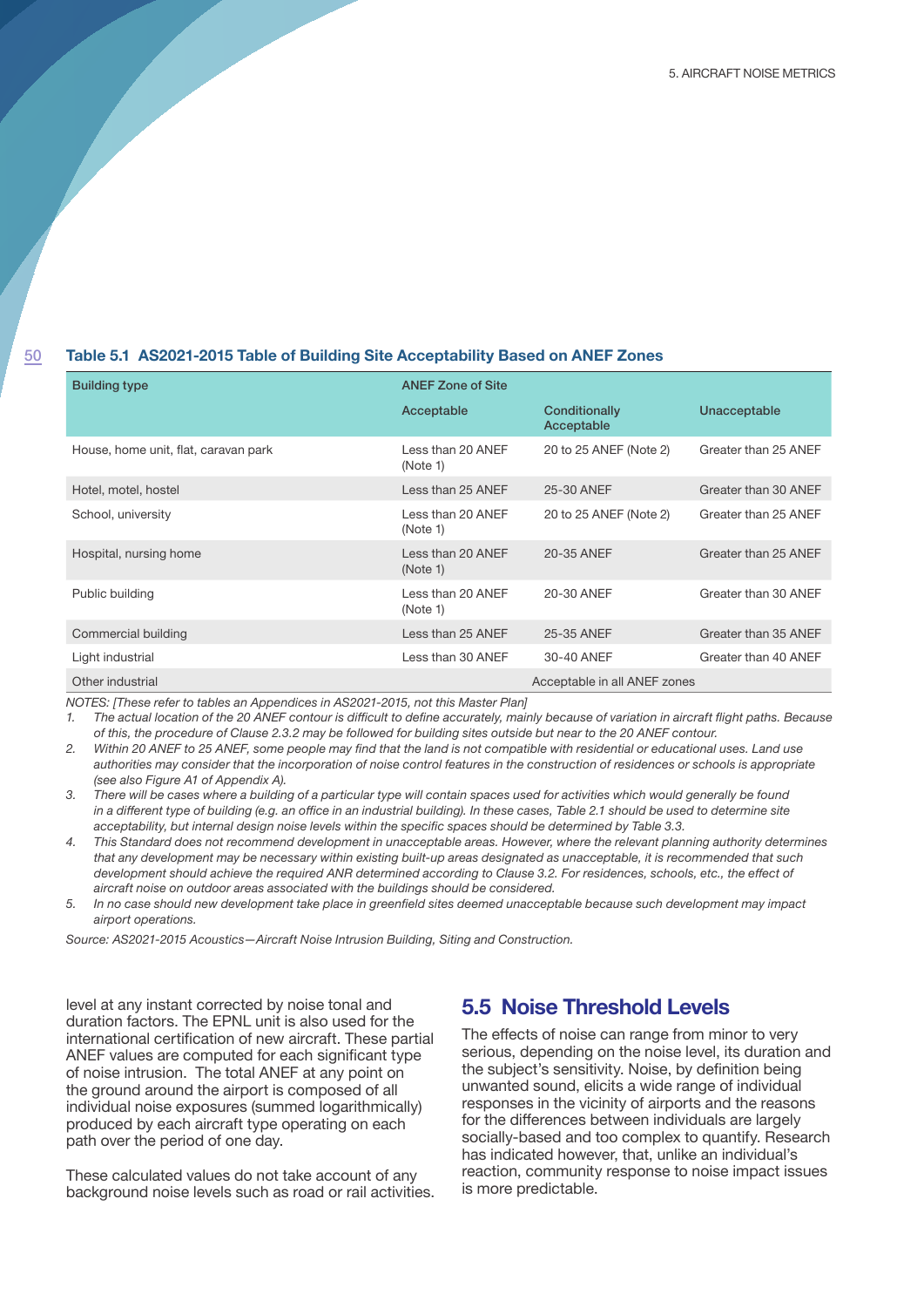In the area outside the 20 ANEF contour noise exposure may be of concern for some individuals. Within the area between the 20 to 25 ANEF contour, levels of noise are generally accepted to emerge as an environmental problem, and above the 25 ANEF contour the noise exposure becomes progressively more severe. Table 5.1 compares land use to acceptable ANEF contour levels.

# **5.6 The Integrated Noise Model**

Studies of aircraft noise impacts presented for Parafield Airport were carried out using the United States Federal Aviation Administration-approved Integrated Noise Model (INM) Version 7.0d. This internationally recognised, computer- based noise simulation model calculates contours from an analysis of the contribution the various defined aircraft and their operations have on the overall noise emissions from the airport. The resulting noise 'footprint' can then be used to assess the relative impacts different aircraft fleets and/ or operational procedures have on the surrounding environs. The INM model contains a database of civil passenger and military aircraft along with their performance and typical noise characteristics. The impact of aircraft noise was modelled for two scenarios:

- the highest predicted number of aircraft and fleet mix for 2037; and
- the highest predicted number of aircraft and fleet mix at maximum (theoretical ultimate) capacity.

The latter scenario is estimated to be at capacity in terms of potential noise impacts and provides a safety margin for future planning.

The previous Master Plan (PAL 2012) contained ANEFs that were modelled using INM version 7.0b. The version used for noise modelling in this Master Plan contains updated noise measurements for different aircraft types and other changes to the modelling program. The change in model version can cause changes to the resultant noise contouring.

## **5.7 Flight Movements**

The numbers of flights operating from Parafield Airport in the future are discussed in detail in the previous section (Chapter 4). The numbers of flights used in the noise modelling were the 'Base Case' scenario for

the 2037 year (20-year horizon as specified in the Act) and the highest numbers of movements as predicted at this stage under current air traffic and airport standards for the airport in the theoretical ultimate capacity modelling. These are provided in Table 5.2 and 5.3 respectively.

# **5.8 Fleet Mix**

The fleet mix of aircraft operating from Parafield Airport twenty years or more into the future cannot be defined exactly. At best, the mix of aircraft using the airport in the future can only be inferred from current fleet mixes and discussions on the intentions of the flight training facilities, airlines and industry sources regarding future purchases and any impending retirements of aircraft in the 20-year period. The expected fleet mixes for domestic, regional and general aviation that were used for the modelling are provided in Tables 5.2 and 5.3, and for the majority of the movements, generally reflect the current fleet mix. PAL has recognised in its assessment and fleet mix, the potential for new generation large aircraft such as the Bombardier Dash 8 (modelled as INM code U6 in Tables 5.2 and 5.3) being used for charter operations.

# **5.9 Runway Utilisation**

The Civil Aviation Safety Authority (CASA) recommends in accordance with International Civil Aviation Organisation (ICAO) (1987) Annex 14, that the number and orientation of runways at an aerodrome should be such that the usability factor of the aerodrome is not less than 95% for the airplanes that the aerodrome is intended to serve. In Australia, it is usual practice to aim for a usability factor of 99.8% for capital city regular public transport airports and 99.5% for other aerodromes (CASA 2017). The Manual of Standards Part 139 also requires that where runways are provided essentially for light aeroplane operations, the maximum permissible cross-wind component to be used for determining runway usability is to be 10 knots where ab initio flying is carried out.

As flying training, including ab initio flying training, is the major activity at Parafield Airport, the maximum desirable cross wind component is 10 knots. Based on Bureau of Meteorology data, this wind analysis for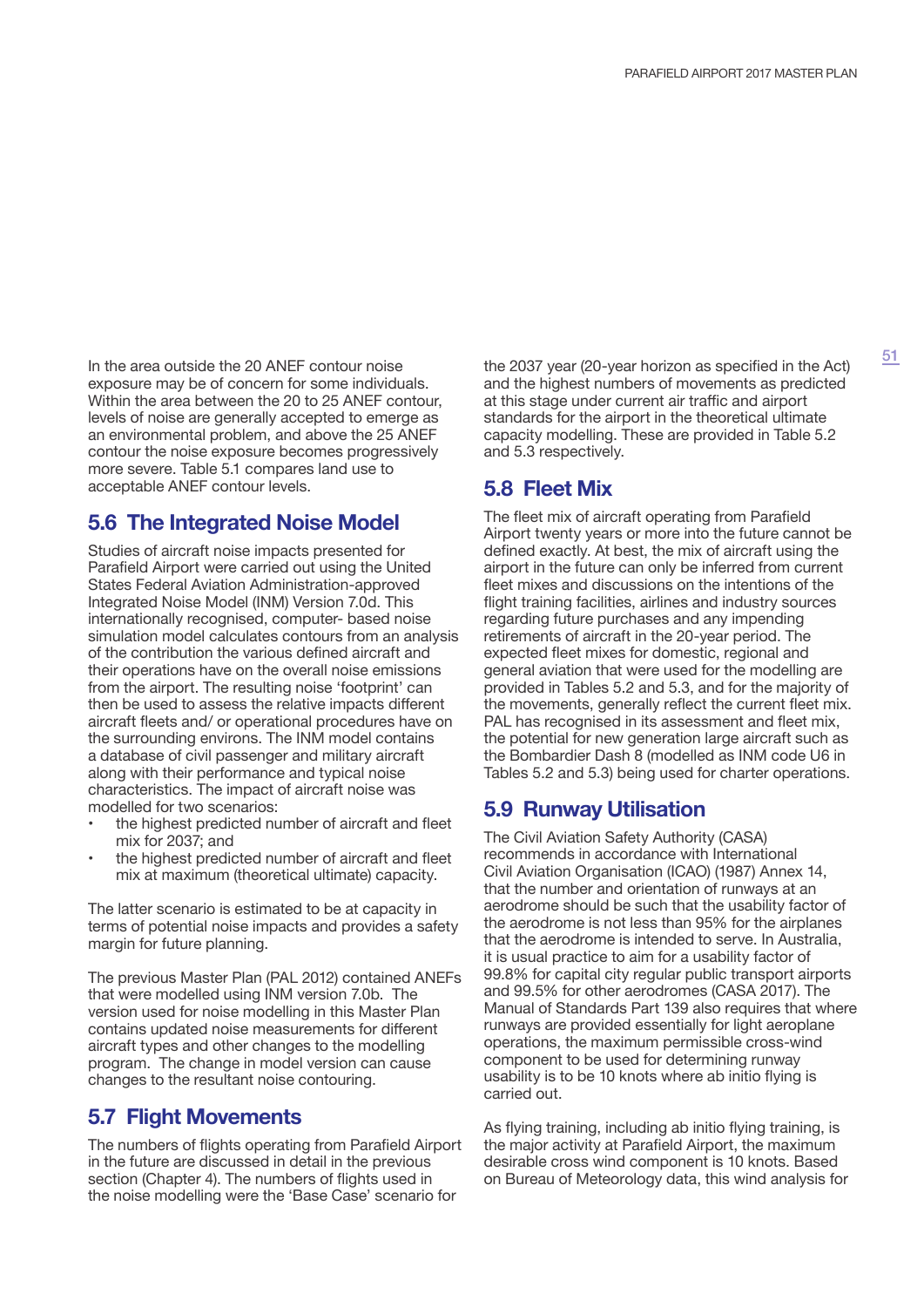#### **Table 5.2 Predicted Movements in 2037**

| <b>INM</b><br>Code | <b>Aircraft types</b>              | <b>Total Annual</b><br><b>Movements</b> |
|--------------------|------------------------------------|-----------------------------------------|
| <b>CNA441</b>      | <b>SHORTS Skyvan</b>               | 80                                      |
| DHC <sub>6</sub>   | BFFCH 1900 Airliner                | 61                                      |
| MU3001             | CESSNA Citation V 560              | 827                                     |
| <b>FAI 20</b>      | DASSAULT Falcon 20                 | 16,059                                  |
| LEAR <sub>25</sub> | <b>GATES Learjet 25</b>            | 48                                      |
| BEC58P             | <b>BEECH Baron 58</b>              | 66,156                                  |
| <b>GASEPF</b>      | 1985 1-ENG FP PROP                 | 243.017                                 |
| <b>GASEPV</b>      | 1985 1-FNG VP PROP                 | 5,112                                   |
| <b>B206L</b>       | <b>BELL 407</b>                    | 3.764                                   |
| FC130              | EUROCOPTER EC130B4                 | 7,643                                   |
| <b>JPATS</b>       | EMBRAER Tucano EMB-312/A/G         | 257                                     |
| T34                | <b>BEECH Mentor</b>                | 883                                     |
| U6                 | DE HAVILLAND CANADA DHC-2<br>Total | 1,530                                   |
| <b>TOTAL</b>       |                                    | 345.437                                 |

a 10 knot crosswind component, runway usability for daylight hours, considering all winds, is as follows:

- Whole airport 92.7%;
- Directions 03-21 79.0%;
- Directions 08-26 77.8%;
- Direction 03 65.1%;
- Direction 21 64.3%;
- Direction 08 41.3%; and
- Direction 26 42.2%.

This analysis shows that the usability of Parafield Airport based on a 10 knot crosswind is below the Australian and ICAO recommended standards. However, based on a 15 knot cross wind, which is within the capability of most modern aircraft, including those operating at Parafield Airport, but not compromised by pilot limitations, a runway usability of 98.8% is available.

In practice, the actual usage of the runway system will depend on a number of factors such as wind, taxiing distance, destinations, runway availability and maintenance. The actual split of runway usage of Parafield Airport for fixed wing aircraft, which was recorded in 2015 and 2016 during the Airservices

#### **Table 5.3 Predicted Movements at Theoretical Ultimate Capacity**

| <b>INM</b><br>Code | <b>Aircraft types</b>              | <b>Total Annual</b><br><b>Movements</b> |
|--------------------|------------------------------------|-----------------------------------------|
| <b>CNA441</b>      | <b>SHORTS Skyvan</b>               | 104                                     |
| DHC <sub>6</sub>   | BFFCH 1900 Airliner                | 79                                      |
| MU3001             | CESSNA Citation V 560              | 1,077                                   |
| <b>FAI 20</b>      | DASSAULT Falcon 20                 | 14,250                                  |
| LEAR <sub>25</sub> | <b>GATES Learjet 25</b>            | 62                                      |
| BEC58P             | <b>BEECH Baron 58</b>              | 86,152                                  |
| <b>GASEPF</b>      | 1985 1-ENG FP PROP                 | 316,471                                 |
| <b>GASFPV</b>      | 1985 1-FNG VP PROP                 | 6,657                                   |
| <b>B206L</b>       | <b>BELL 407</b>                    | 7,100                                   |
| EC130              | EUROCOPTER EC130B4                 | 4,917                                   |
| <b>JPATS</b>       | EMBRAER Tucano EMB-312/A/G         | 9,983                                   |
| T <sub>34</sub>    | <b>BFFCH Mentor</b>                | 1,150                                   |
| U6                 | DE HAVILLAND CANADA DHC-2<br>Total | 2000                                    |
| <b>TOTAL</b>       |                                    | 450,002                                 |

Australia short-term noise monitoring program, is presented in Table 5.4. This runway data is compared with the 2012 data that was used in the previous Master Plan. The new data, which is based on actual radar identification of the runway use, is deemed to be more accurate and highlights some significant changes to the actual runway use. The data indicate a significant increase in movements on the 21 runway direction and a decrease in the usage on the 26 and 08 cross runways.

## **5.10 Flight Paths**

The impacts of aircraft noise will be greatly affected by the flight paths that are used by aircraft approaching the airport or after takeoff. The flight paths that are used are determined by the runway used (discussed previously in Section 5.9) and the destination of the flight.

Generally, the tracks used by aircraft have been chosen to limit the impact of noise on surrounding land uses, but within the bounds of operational guidelines and safety standards imposed by Airservices Australia and CASA.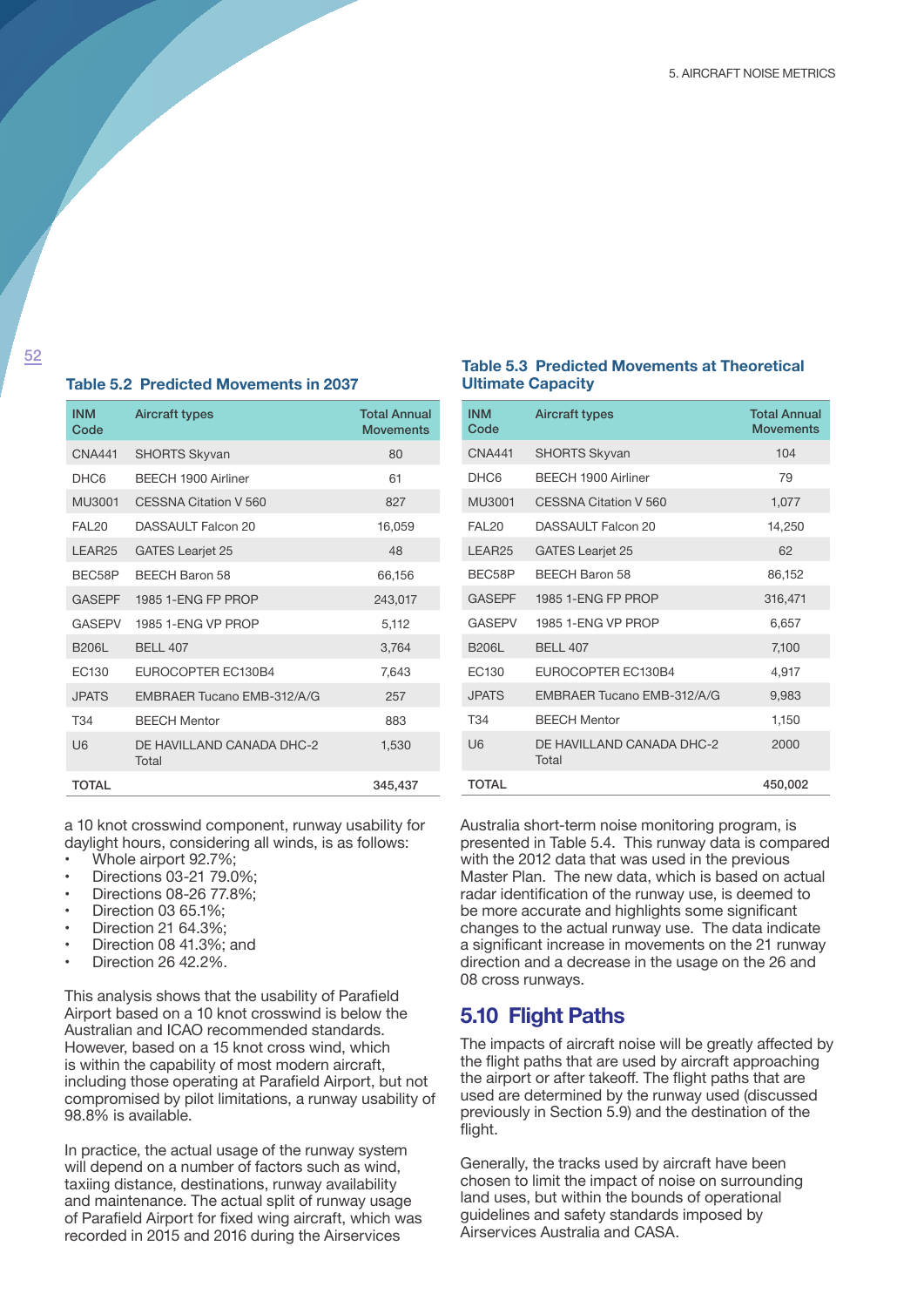### **Table 5.4 Runway Usage (2015/2016) Compared to 2012 data**

| <b>Runway Direction</b> | Percentage use 2017 Master Plan | Percentage Use 2012 Master Plan | Percentage Change for 2017 |
|-------------------------|---------------------------------|---------------------------------|----------------------------|
| 03                      | 32.02                           | 31.4                            | $+0.6$                     |
| 21                      | 62.60                           | 46.74                           | $+15.9$                    |
| 08                      | 0.698                           | 7.25                            | $-6.6$                     |
| 26                      | 4.023                           | 14.58                           | $-10.6$                    |

### **5.10.1 Arrivals and Departures**

Maps showing the general placement of flight paths are provided in Appendix C Figures C1 to C4 (arrivals), Figures C5 to C8 (departures), Figures C9, C10, C12, C15 and C16 (Circuits) and C11, C13 and C14 (helicopters). These flight paths were the flight paths used for the previous noise modelling in 2012 and discussions with Airservices Australia personnel at Parafield Airport confirmed that these flight paths reflect the current operating procedures, as there have been no changes to flight paths since 2012.

Most importantly, the flight paths used are based on measured tracks from radar tracking and have been 'spread' to better represent the lateral extent of the flight paths the aircraft fly in.

## **5.10.2 Circuits**

Circuits within Australia are defined by CASA Civil Aviation Regulation 1988 CAR 92 (Civil Aviation Advisory Publications).

### **Fixed Wing Circuits**

Circuits are an essential part of pilot training and this the most common use for circuits at Parafield.

A typical circuit is made up of the following basic components:

- take off into the wind and commence climb;
- turn cross wind at 500 feet or more above ground level and continue climb;
- level at 1,000 feet and turn downwind;
- turn base (cross wind) and commence descent; and
- turn final and land, touch and go or full stop.

To demonstrate where aircraft on a typical circuit fly, a series of diagrams have been created (see Appendix C, Figures C9, C10, C12, C15 and C16). These circuits have been produced using the training aircraft types used and forecast for use at Parafield Airport on each of the four runways, using both ends. The runways are 03R/21L, 03L/21R, 08L/26R and 08R/26L. Night operations including helicopters are conducted from 03L/21R only. The circuits track the theoretical inner and outer paths flown by the aircraft under set conditions and with no human, mechanical or environmental variation. Flight parameters were set following CASA circuit guidelines. Aircraft climb to 500 ft. above aerodrome level before commencing first turn and continue until levelling flight at 1000 ft. above aerodrome level.

The actual circuits that are flown will vary from the diagrams in the appendix for many reasons including, but not limited to, the following:

- inherent variation of aircraft;
- differing turning circles and cruise speeds of aircraft (like those of motor vehicles);
- wind direction and strength;
- atmospheric pressure;
- air temperature;
- performance of different training aircraft types;
- human variation;
- amount of traffic in the circuit and the need to maintain safe separation;
- training requirement to fly different circuits and landing techniques which involve varying angles of descent; and
- instructions from air traffic control such as to alter path to allow for other circuit traffic or traffic departing or arriving on Parafield Airport.

#### **Rotary Wing Circuits**

Helicopter circuits at Parafield Airport have been developed in liaison between the helicopter flight training school and Airservices Australia, following CASA guidelines. The circuit paths are designed to reduce overflight of residential areas as much as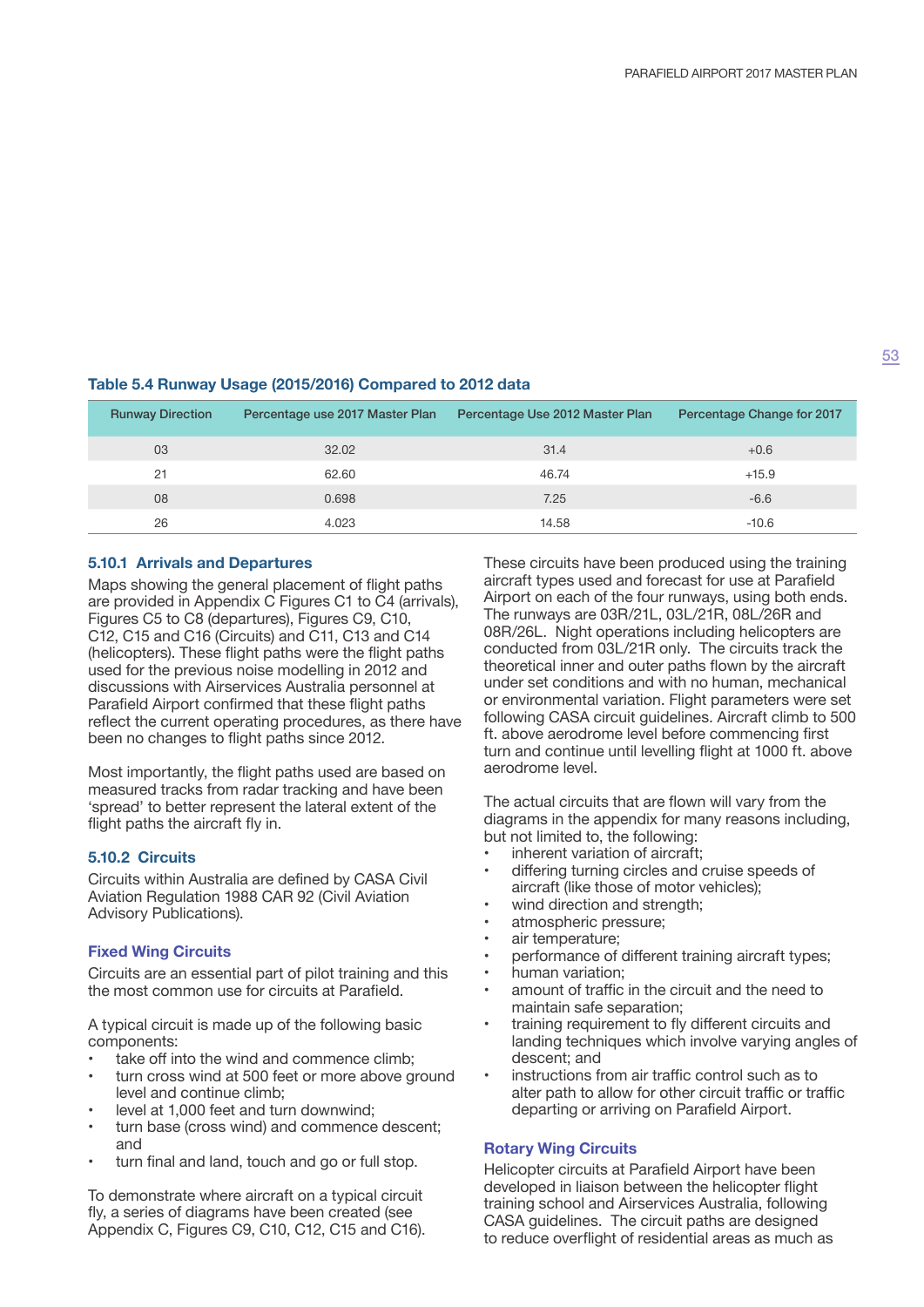$\frac{54}{2}$  practicable. Tracks predominantly overfly clear space, industrial areas and major roads to reduce the impact of circuit flying on residential areas surrounding the airport. Helicopters continue to climb after take-off until levelling out at 800 ft. above aerodrome level.

#### **Night Circuits**

When required, night circuits are flown, but can only operate on runway 03L/21R as this is the only lit runway at Parafield Airport. This means night circuits will only be flown to the West/North West of the runway in the normal circuit pattern. Both fixed wing and rotary winged aircraft fly the same circuit, however training schools liaise with each other when rotary wing night circuits are planned to ensure only fixed wing or rotary winged aircraft fly at one time.

Night flying is an essential component required to achieve a Command Instrument Rating, an important element in advanced flight training.

Parafield Airport is not under curfew; however, circuit training is voluntarily restricted to the following hours: Monday to Friday from 7am until 11pm, Saturday from 7am until 9pm and Sunday from 8am until 9pm and New Year's Day pursuant to an agreed 'Fly Friendly Policy' (see Section 5.13.2).

### **5.11 Modelling Results**

A map showing the ANEI for 2016 is shown in Appendix C as Figure C17. The ANEI for 2016 is compared to the ANEI presented in the 2012 Master Plan in Figure C18 in Appendix C.

The comparison of the updated ANEI indicates an increase in the movements, particularly in the 03/21 runways and the reduction on the movements on the 08/26 runways.

Maps showing the ANEF for the numbers of aircraft movements forecast to fly at Parafield Airport in 2037 and the ANEC for the theoretical ultimate capacity of the airport are shown in Figures C19 and C20 in Appendix C.

A chart showing a comparison of the new 2037 ANEF with the previous 2031 ANEF is shown in Appendix C as Figure C21. This comparison also highlights the increased percentage of movements on the 03/21 runways and the reduction of flights on the 08/26 runways.

This change in allocation of flights to different runways is the main contributor to the differences between the two ANEFs. Other factors will also have had minor impacts on the observed changes. These include:

- a change in the INM model from version 7.0b to 7.0d; and
- flight movement data collected during the Airservices Australia short-term noise monitoring program, which provided more accurate information of movement types and aircraft types.

The ANEC for the theoretical ultimate capacity forecast is presented as a comparison to the 2012 forecast ultimate capacity in Appendix C, Figure C22. This comparison shows the slight increase in the extent of the outermost 20 ANEC contour to the north and south, predominantly associated with the higher forecast usage of the 03/21 runways.

## **5.12 Supplementary Aircraft Noise Metrics**

For general aviation airports in Australia with large numbers of flights by training aircraft, the ANEF system is recognised as having limited applicability in defining which areas of surrounding lands may be affected by aircraft noise. In particular, for training aircraft flying circuits, the location of the overflights and frequency of planes flying overhead is often the cause of noise complaints being registered with authorities.

To address this limitation, it is possible to calculate the number of times an area, particularly existing residential, that it is likely to be overflown on an average operating day at the airport by using the refined maps of arrivals and departures flight tracks and the detailed maps of circuits.

#### **5.12.1 Noise Event Modelling**

The ANEF modelling using the INM model described in Section 5.3 provides noise contours for aircraft operations around airports. Local and State Governments have used these contours for land use planning. As described for most airports in Australia, many (and in some cases the majority) of noise complaints originate outside the 20 ANEF contour.

The Commonwealth Government has recognised the limitations of the ANEF system for predicting and communicating aircraft noise impacts and has recommended that a number of additional metrics can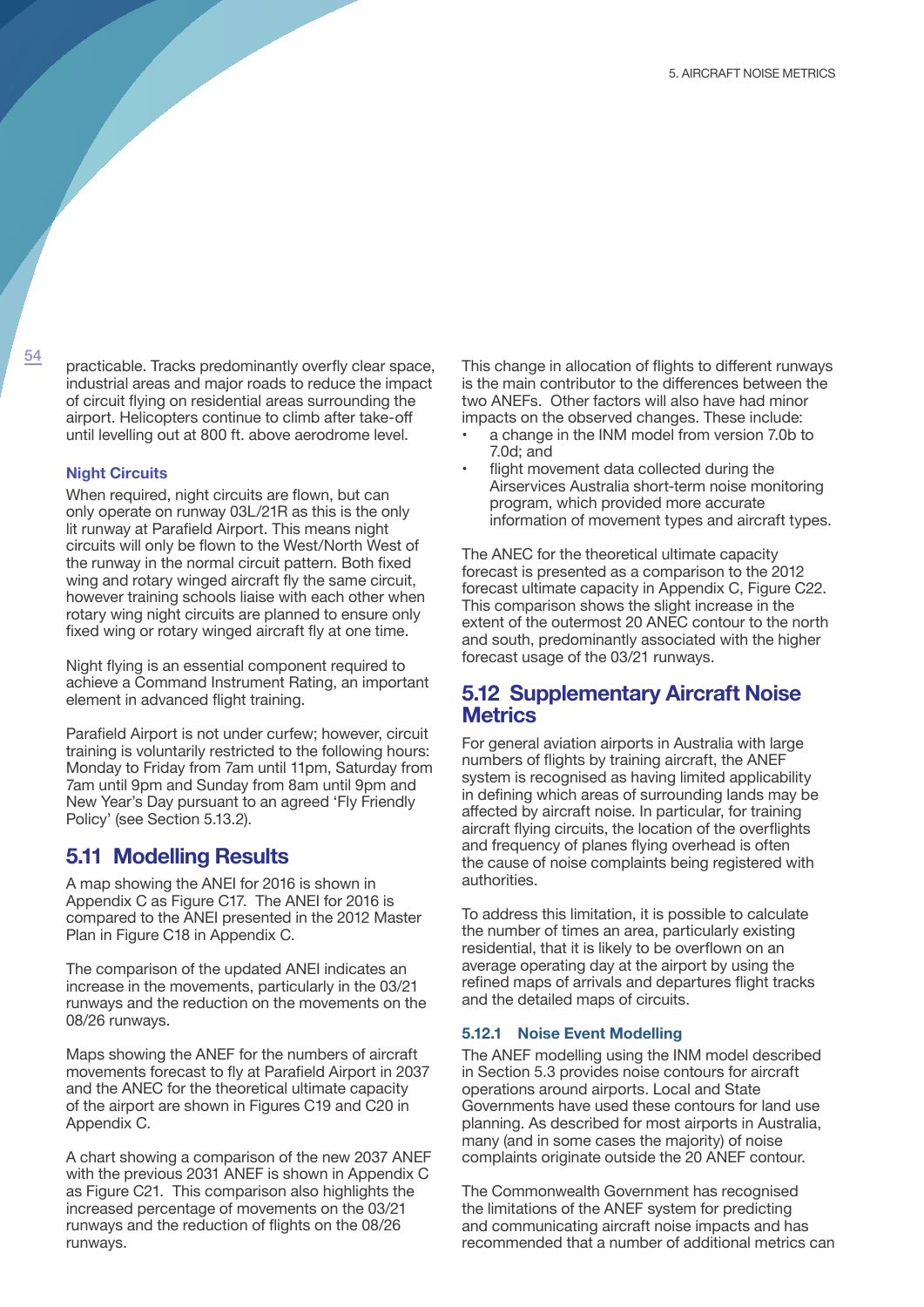be used for informing communities around airports that they may be affected by aircraft noise.

The ANEF system, in conjunction with Australian Standard AS 2021-2015 *Acoustics—Aircraft noise intrusion—Building siting and construction* is currently proposed to continue to be used for land use planning purposes around airports, particularly in relation to land use suitability and sound insulation.

The Commonwealth Government has suggested that a range of information should be provided including ANEFs, flight paths and other metrics such as measures that convey the level of noise intrusion on a scale that is easily understood by communities around airports. One recommended measure is the N70 metric.

N70 modelling provides maps of areas that are likely to experience a predicted number of noise events from aircraft flying overhead. N70 noise modelling computes the number of noise events, greater than 70 dB on an 'average' day over particular areas. It is calculated as the number of noise events, over a one year period, averaged per day. It is not indicative of a typical day and actual experience on any given day can be considerably different to the 'average' day.

By definition, calculating the N70 maps provides an indication of which areas around the airport will be overflown by aircraft.

The Commonwealth Government selected the 70 dB level as an aircraft noise level of 70 dB is expected to be attenuated by 10 dB for a house with open windows, in accordance with AS2021. Thus, an aircraft noise level of 70 dB would result in a noise level inside a house of 60 dB. A level of 60 dB inside a house may interfere with a normal conversation or with listening to radio or television. Thus, the use of the 70 dB level is used to define noise events from aircraft overflights.

To understand the context of noise levels of 70 dB, a range of noise events is presented for comparative purposes in Figure 5.1.

N70 maps allow all stakeholders to interpret aircraft noise issues based on counts of aircraft with noise profiles greater than 70 dB over the flight paths that aircraft utilise surrounding Parafield Airport. These N70 maps, together with the ANEF maps, allow

stakeholders to assess the suitability of areas for property purchase, and enable land use planners to plan for long-term land uses in the vicinity of the airport.

An N70 map for the area around Parafield Airport is depicted in Figure C23 of Appendix C—Aircraft Noise Metrics. This is based on the numbers and types of aircraft used for modelling the 2016 ANEI shown in Figure C17. Additionally, a N70 map for the area around Parafield Airport in 2037 is shown in Figure C24 of Appendix C, which is based on the forecast numbers of aircraft to be operating at the airport in 20 years time, as discussed in Chapter 4.

# **5.13 Aircraft Noise Mitigation**

#### **5.13.1 Aircraft Noise Analysis**

The ANEF for 2037 (Figure C19) and the ANEC for ultimate capacity (Figure C20) in Appendix C show that there may be some increase in the residential areas affected by airport noise with the increased air traffic expected in the future. These impacts will be alleviated to some degree by the gradual replacement of the existing fleet with quieter aircraft.

In terms of significant 2037 ANEF contours, the 35 ANEF contour is contained entirely within the airport boundaries except for a small area to the north of the airport which crosses Kings Road into undeveloped land. In the previous Master Plan this 35 ANEF contour extended towards Kings Road but did not cross the road. The 35 ANEF contour also crosses Kings Road in the ultimate capacity ANEC.

It is therefore important for PAL to work closely with the City of Salisbury to ensure that no inappropriate (noise-sensitive) development occurs in the area across Kings Road that is contained in the 35 ANEF and ANEC contours.

The 30 ANEF contour crosses the airport boundary to the north over Kings Road and predominantly covers an area of land zoned industrial. A small area at the extremity of the 30 ANEF contour enters some residential areas just north of Frost Road. In the previous Master Plan the 30 ANEF contour was contained entirely within the airport boundary.

The 25 ANEF contour extends northward over Salisbury Downs and generally covers areas zoned industrial with an area to the northern tip extending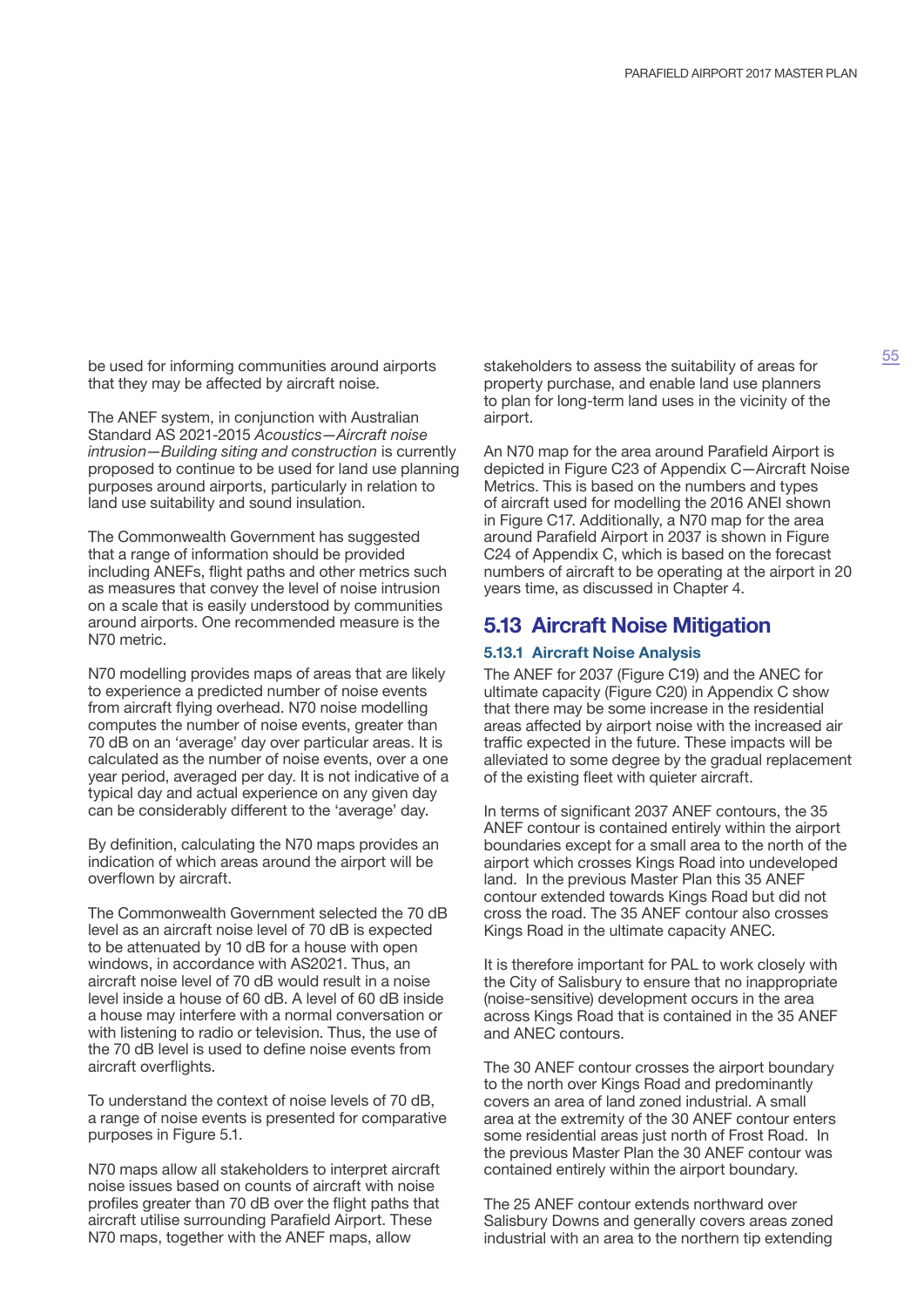<sup>56</sup> over some residential areas. To the south, the 25 ANEF contour extends across the Commercial Precinct, which mainly includes the University and Defence establishments. To the east, the 25 ANEF contour extends only marginally over Main North Road and slightly into the commercially zoned land along the eastern side of Main North Road.

The 20 ANEF contour extends to the north including areas of Salisbury Plain, includes Salisbury Downs and to the west of the airport crosses over Parafield Gardens. To the south, the 20 contour crosses over the Commercial Precinct and Mawson Lakes and to the east extends into the Para Hills area.

PAL will work collaboratively with the City of Salisbury to ensure that any future development will recognise the 2037 ANEF and the ultimate capacity ANEC and that any developments within the significant ANEF contours will be constructed to meet Australian Standard 2021-2015.

The endorsed ANEF in this Master Plan indicates that in 20 years time, based on a number of assumptions, the 30 ANEF contour could extend across the industrial area and into a small residential area. Such growth may not actually occur and aircraft may become quieter as more modern aircraft are used for training purposes. This further suggests a much



*(Source: Airservices Australia and Australian Airports Association)*